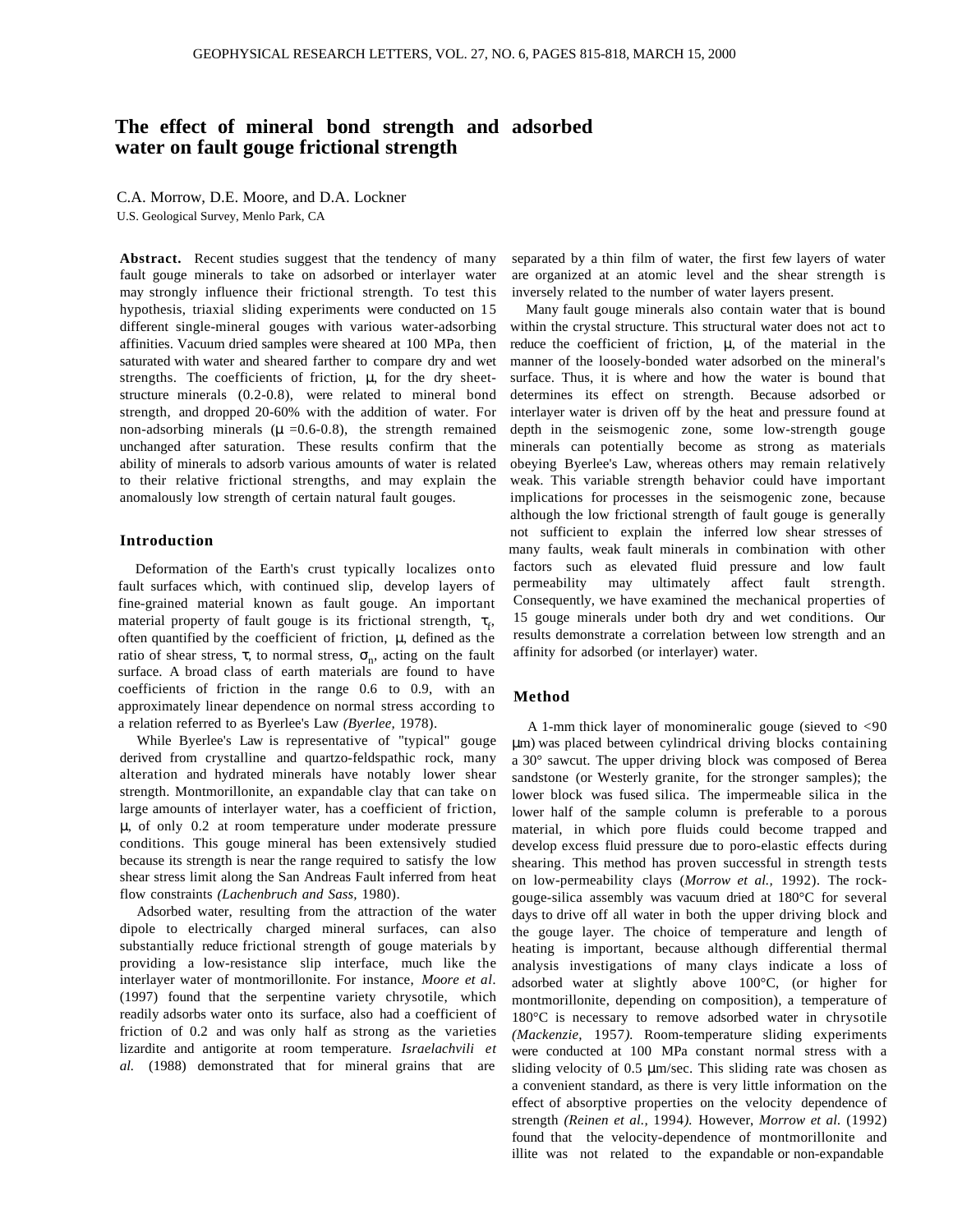nature of the minerals. Clearly, this is a topic for further study.

The dry samples were sheared for 4 mm axial displacement with the pore pressure system under vacuum. Shear stress was then reduced and the sample was saturated with deionized water. A constant pore fluid pressure,  $p_p$ , of 10 MPa and constant normal stress of 110 MPa were applied to the sample to reestablish an effective normal stress  $(\sigma_n-p_p)$  of 100 MPa, as during the dry sliding. The sample was then re-sheared an additional 5 mm displacement to 9 mm. For some samples with significant strain hardening during the dry run, additional experiments were run entirely dry to 9 mm displacement in order to properly assess the maximum dry frictional strength.

# **Results**

Calcite, and the framework silicates albite and quartz (Figure la) were generally strong, following Byerlee's Law. There was little or no difference between the dry and saturated portions of the albite and quartz frictional strength curves, indicating that the presence of water did not affect their strength. Quartz deformation was unstable but reproducible under the conditions

of these experiments. Calcite, exceptionally strong when dry  $(\mu = 0.85)$ , was still relatively strong even after the coefficient of friction dropped 15% following water saturation. The final wet strength ( $\mu = 0.72$ ), was similar to *Shimamoto and Logan's* (1981) nominal dry coefficient of friction of 0.74 for calcite, although they did not vacuum dry their gouge at temperature before testing.

The zeolite gouges laumontite and clinoptilolite (Figure 1b), also framework silicates, showed high coefficients of friction during both the dry and wet segments of the experiment, consistent with Byerlee's Law. The coefficient of friction of laumontite ( $\mu = 0.8$ ) was identical to the results of similar studies on laumontite conducted under a variety of effective pressures *(Morrow and Byerlee,* 1991). Note that the clinoptilolite regained strength slowly after saturation compared to the laumontite, which recovered full strength after about 1 mm slip. The reason for the relatively slow strength recovery of the clinoptilolite is not clear, however, based on the trend of the curve, the coefficient of friction,  $\mu$ , would have reached the initial dry value of 0.75 if the sample had slid an additional I mm.





Figure 1. Coefficient of friction,  $\mu$ , versus axial sliding displacement for fault gouge minerals. The samples were saturated at 4 mm displacement. (a) Calcite, albite, and quartz; (b) Zeolites: laumontite and clinoptilolite; (c) Serpentinites: antigorite, lizardite, and chrysotile; (d) Sheet-structure minerals: k, kaolinite; m, muscovite; c, chlorite; b, brucite; mm, montmorillonite; t, talc; g, graphite.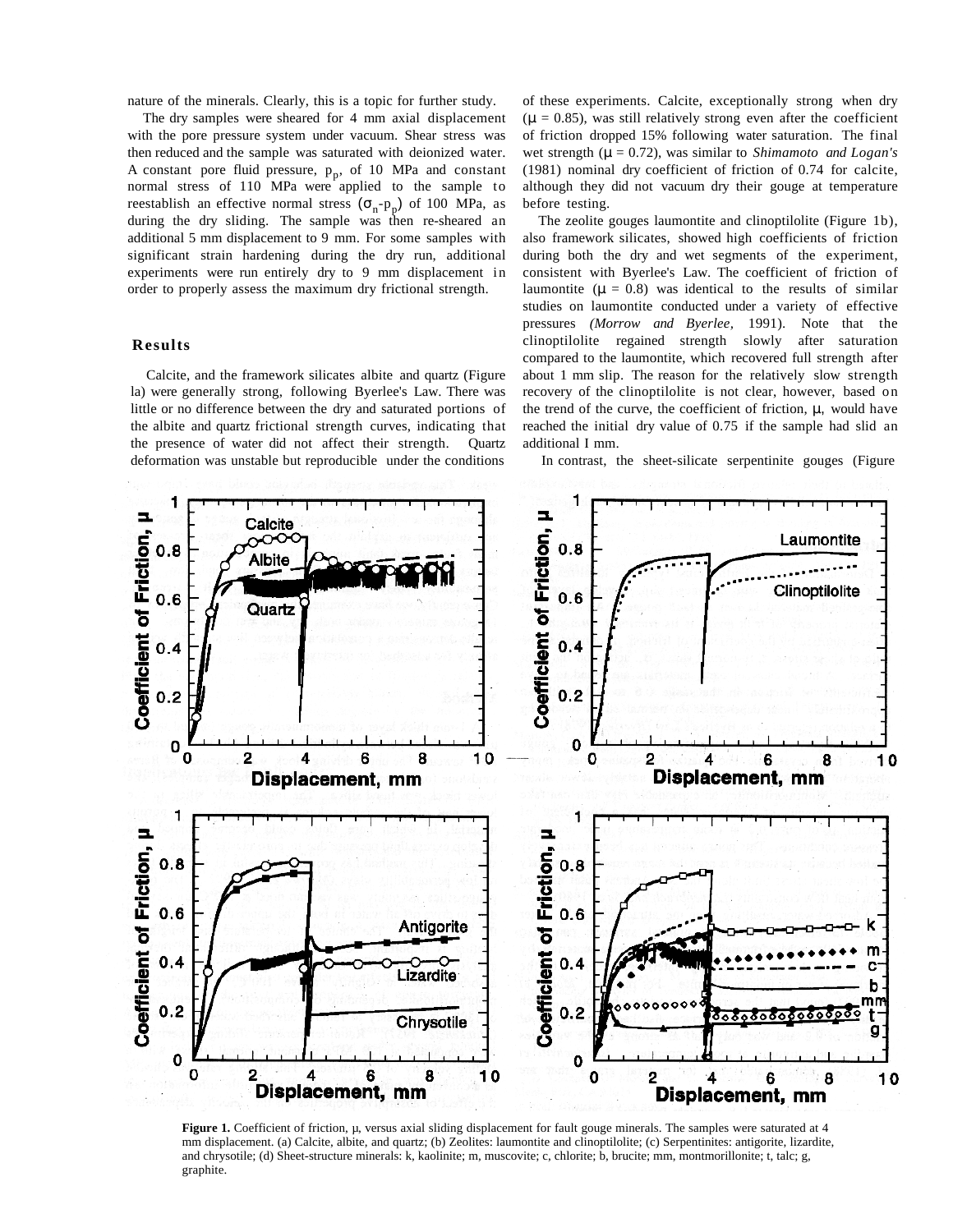1c) showed dramatic differences in the coefficient of friction after saturation, with strength reductions of 39, 51, and 64% for the antigorite, lizardite and chrysotile gouges, respectively. These data demonstrate the important effect of adsorbed water on strength, especially for the mineral chrysotile ( $\mu = 0.2$ ), as observed in previous studies *(Reinen et al*., 1994; *Moore et al.,* 1997). In repeated tests using both sandstone and granite upper driving blocks, chrysotile was the weakest serpentine mineral even when dry ( $\mu = 0.4$ -0.5), and also displayed consistently unstable deformation. *Iwata et al.* (1996) and *Moore et al.* (1997) reported dry chrysotile coefficients of friction of  $\mu =$ 0.65-0.7 for similar room-temperature experiments at 100 MPa normal stress using serpentinite driving blocks on both sides of the gouge layer. The reason for the dry strength disparity is not clear.

The remaining sheet-structure minerals, kaolinite, muscovite, chlorite, brucite, montmorillonite, talc, and graphite (Figure 1d), are plotted together to illustrate the wide variety in frictional strength behavior, from anomalously weak gouges (graphite, talc) to those consistent with Byerlee's Law (kaolinite). With saturation, most of these frictional strengths were reduced by 20 to 40%, and the relative wet strengths were not ordered the same as the dry strengths. Note that the weakest mineral, graphite ( $\mu = 0.15$ ), was not affected by saturation. In addition, muscovite, montmorillonite, chlorite and kaolinite showed significant strain hardening when dry, making it difficult to assess the maximum coefficient of friction. These gouges were retested to 9 mm without the addition of water, and in all cases the rate of strain hardening gradually decreased with displacement until the dry and wet friction curves were parallel.

# **Discussion**

#### **Dry Strength**

It is important to remember when comparing results of different studies that 'dry' strength may be a relative term depending on the length and temperature of drying, if any. *Dieterich and Conrad* (1984) found that carefully dried slip surfaces had stronger frictional resistance than those exposed to room humidity. This may explain why *Shimamoto and Logan's* (1984) room-dry calcite data were similar to our wet



Figure 2. Maximum dry coefficients of friction, , (this study) versus separation energy of sheeted-structure minerals, from *Giese* (1978, 1980) and *Bish and Giese* (1981). Minimum separation energy shown for muscovite.



**Figure 3.** Percentage decrease in frictional strength of gouge minerals after saturation.

values, and why *Morrow et al.* (1992) reported coefficients of friction of montmorillonite dried at 100°C that were lower than in this study. We tested montmorillonite dried at 120°C, and found it had identical strength to a sample dried at 190°C, suggesting that drying at 100°C did not remove all the adsorbed water that was removed at 120°C. However, drying temperatures should not be chosen so high as to alter the crystal structure of the minerals, and x-ray analysis of our run products confirmed that the mineral structures were unaffected by heating.

Even with the careful drying of these samples, a wide variety of frictional behavior is observed in Figure 1d. This can be explained by comparing the type of bonds and associated interlayer bond strength in minerals with sheeted crystal structures. Figure 2 shows the dry coefficient of friction,  $\mu$ , of several sheet-structure minerals (this study) versus the separation energy in kcal/mole required to separate individual layers of the sheet structure (from *Giese,* 1978, 1980 and *Bish and Giese,* 1981). Separation energy is determined by calculating the energy change of electrostatic bonds accompanying increasing increments of separation of the interlayers. A clear trend is evident progressing from weak bonds with low coefficients of friction (talc), to dipole-dipoletype bonds with intermediate coefficients of friction (brucite), to stronger hydrogen bonds with higher coefficients of friction (lizardite and kaolinite). We have included graphite at  $\mu = 0$ . 15 along the y-axis in this plot, because although the weak van der Waals forces acting between layers of this mineral were not considered by Giese, the friction data are consistent with the intercept of the energy trend.

Figure 2 demonstrates a correlation between interlayer bond strength and frictional resistance in sheeted-structure minerals. However, hydrogen bond strengths are low compared to bond strengths in most other minerals, and yet the strengths of dry lizardite and kaolinite are consistent with Byerlee's Law. This figure would suggest that for low separation energies, the dry coefficient of friction is controlled by bond strength, but at higher energies, other mechanisms, such as microcrack growth, limit the coefficient of friction to the typical range of  $\mu = 0.6 - 0.85$  above about 70 kcal/mole. This hypothesis will be tested further.

## **Effect of Water**

The framework silicates and calcite (Figures la, b) showed no significant effect of water on frictional strength. This may